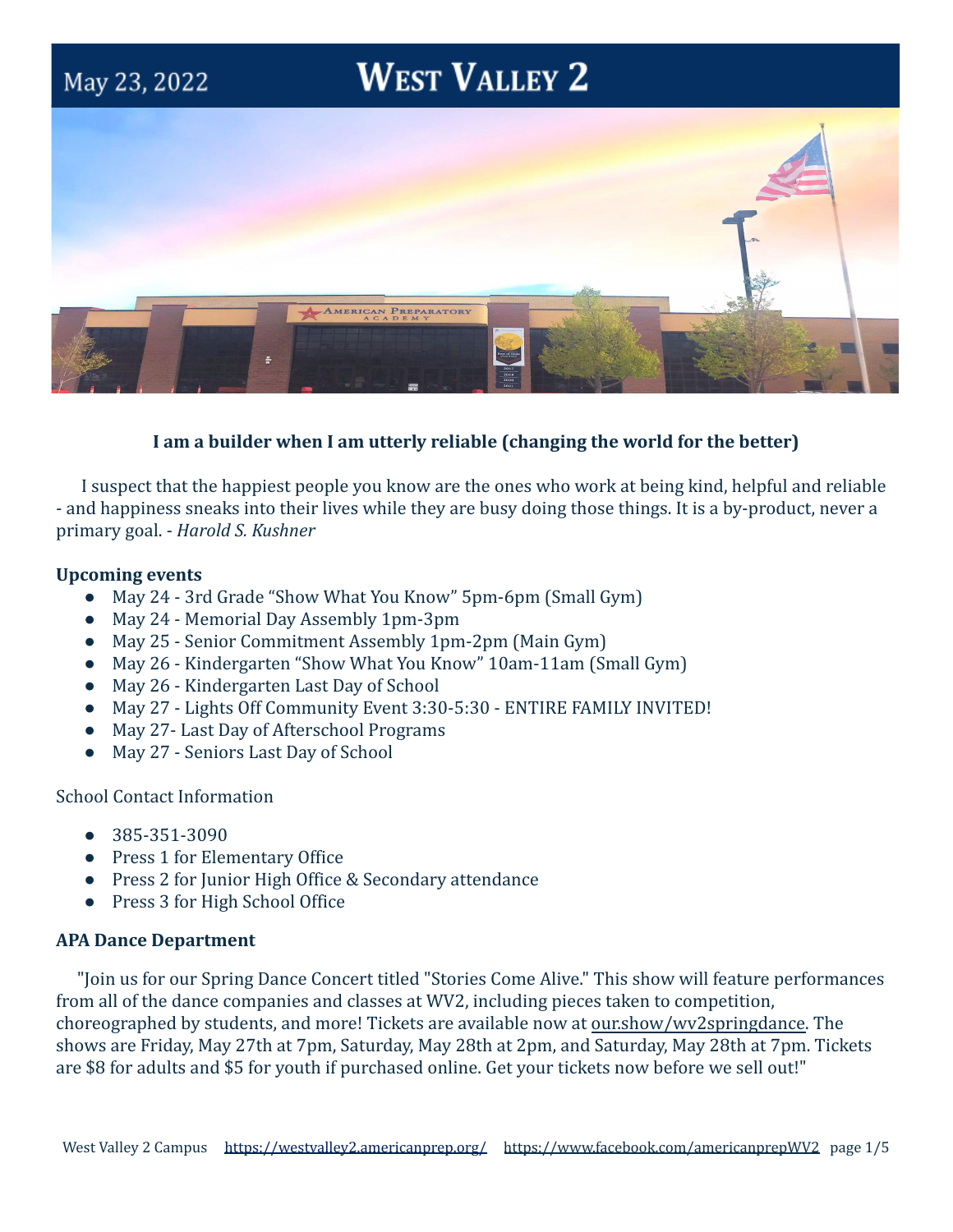# **Re-enrollment**

Parents, please make sure that you have re-enrolled your student for the upcoming 2022-23 School year. If you have forgotten your login information or have any questions, please contact the Registrar Mrs. Lautaimi at 385-351-3090 or email [llautaimi@apamail.org](mailto:llautaimi@apamail.org) The deadline for this will be shortly after the end of this school year. Skyward link to re enroll:

<https://skyward.iscorp.com/scripts/wsisa.dll/WService=wseduamerprepacaut/fwemnu01.w>

## **West Valley 2 PAC Election**

We have 3 vacancies to fill for our 2023 Parent Advisory Council and one candidate has volunteered, making this an uncontested election. APA's policy states: "If there are no contested seats at the end of the 21-day notice period, an election need not take place. Uncontested seats will instead be filled by majority election of the remaining PAC members."

Our current Parent Advisory Committee will vote on the following candidate during their August meeting.

## ☐ Albanie Stoddard

I am very interested in joining the board and being able to learn more about APA and how we as parents can help support the growth of students attending APA. I am fairly new to the district as I currently have a Kindergartener attending, however next year I will have a First Grader and another Kindergartener and we are so excited to continue our journey at APA. I can't say enough good things about our experience thus far.

I currently serve as a member on my community HOA Board so I would say I have experience being a part of a Board and the level of expectations required with it. I also consider myself a very involved parent and jump at any opportunity to be at the school with my child, volunteering, or helping with celebrating our staff.

Our returning council includes the following parents:

| Monica Barreto | Amie Jacobson     |
|----------------|-------------------|
| Valter Barreto | Irene Christenson |
| Jeff Maroney   | Christopher Nash  |

Information on our current Parent Advisory Committee and Land Trust duties can be found on our website at https://www.americanprep.org/land-trust/

We look forward to serving you for another year!

## **USBE Special Needs Scholarship Opportunity**

School districts and Charter schools are required by Utah Law, 53A1a-704(10), to inform parents of students with IEPs enrolled in public schools, of the availability of a scholarship to attend a private school through the Carson Smith Scholarship Program. The Carson Smith Special Needs Scholarship Program (CSS) provides tuition assistance for those who would qualify for special education and related services in public schools, preschool eligible special needs students enrolled in ineligible private schools. The scholarship is for students through  $12<sup>th</sup>$  grade (3-21 year of age), whose parents choose an eligible private school. For more information on the scholarship, deadline schedule and funding schedule, please visit <https://www.schools.utah.gov/specialeducation/programs/carsonsmithscholarship>

West Valley 2 Campus <https://westvalley2.americanprep.org/> <https://www.facebook.com/americanprepWV2> page 2/5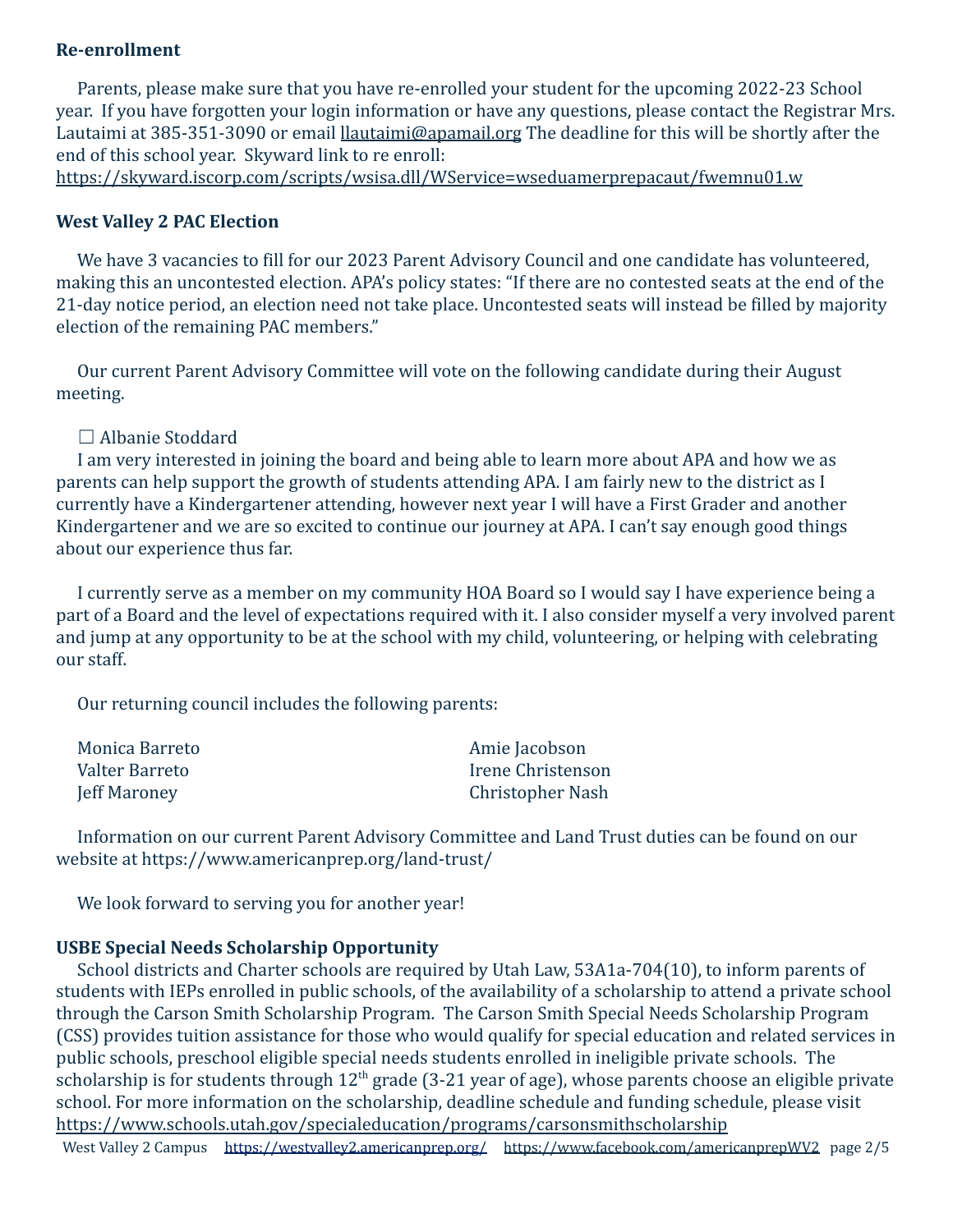### **Buddy Poppy**

In preparation for our Memorial Day Assembly. Buddy Poppy donation envelopes are being ordered to go home with your students.

These are the opening words of Colonel John McCrea's Immortal poem dedicated to the memory of the men and women who served, fought and died in France during World War 1. The poppies of which he wrote have become the true symbol of all those who have given their lives in our nation's Wars.

The poppy has become recognized as the memorial flower in countries around the world. It is distributed by veteran's organizations in Europe, North America, and in most of the countries of the British Commonwealth.

Since 1922, the Veterans of Foreign Wars of the United States has conducted an annual distribution of "Buddy" poppies to raise funds for its charitable programs on behalf of the needy and disabled veterans, and the surviving family members of deceased veterans.

## POPPIES EVERYWHERE

Today, buddy poppies are distributed by posts and auxiliary of the VFW in every state of the union and in dozens of other countries. Some 14 million are distributed annually; most of them during the period preceding Memorial Day and Veterans Day, but many of them at other times of the year.

More than 11 million dollars is raised each year through the distribution of the Buddy poppies - - all of it strictly accounted for and dedicated entirely to Veterans welfare. Under the unique VFW distribution system, the proceeds of the distribution are divided between the national, state, and local charitable purposes.

#### *When you make a donation ...*

you have contributed to the Veterans of Foreign Wars National Home for Children of deceased or disabled veterans at Eaton Rapids, Michigan... to the National VFW rehabilitation services in Washington, DC... to the VFW rehabilitation service in your own State... and to direct assistance programs for needy and disabled veterans and active service members and their families in your own community.

The services made possible through your donation are available to ALL needy veterans, active service members and their families - - not just those who are Veterans of Foreign Wars. Hundreds of thousands of non-members are assisted with disability claims and served in hospitals each year by Veterans of Foreign Wars.

## How can so little do so much?

The person from whom you received your poppy is a volunteer. Their supervisor is a volunteer and the people who helped organize the distribution are volunteers. Their only pay is the satisfaction which comes from devoting time and effort to a worthy cause. However, there is someone who does get paid. The disabled veterans who assembled the poppy from the original parts receives a nominal sum for their work. The amount is small, but it does help them buy the little luxuries which make hospital life tolerable and it does permit them to purchase a gift now and then for their loved ones at home.

When you are handed a "Buddy Poppy", give generously.

And when you wear your Poppy, do it proudly.

And when you see VFW and auxiliary volunteers working in veteran's hospitals, visiting the sick and helping them with their problems, give them a word of greeting.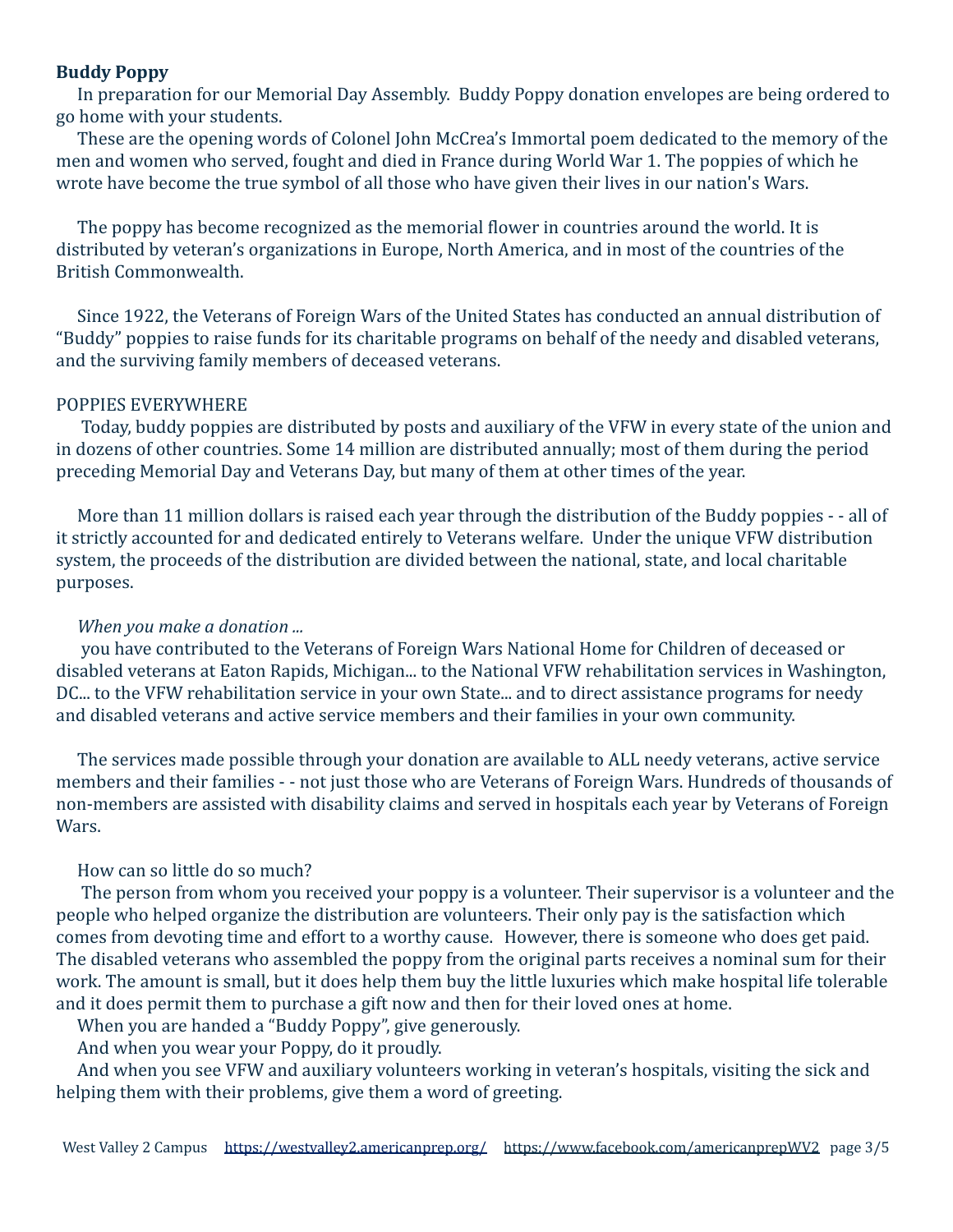You are Partners in a great work.

### **Memorial Day Assembly**

Each year, American Prep holds a commemoration assembly near Memorial Day to help us turn our thoughts and hearts to those who have made the ultimate sacrifice while defending our nation. To observe this important day, our students and staff will honor those who died and those who lost family members in service, through song, speech, and other performances at each campus. The assembly lasts about one hour.

Each of our events will be live-streamed and recordings will be available to re-watch after each event. We encourage you to share these links with loved ones, friends, and anyone in your community who would like to share in honoring our fallen heroes.

Thank you for helping us honor those who died while serving our nation and protecting our freedom.

May 24th - 9 am - West Valley 1 - Grades K-6th May 24th - 1 pm - West Valley 2 - Grades K-12 May 25th - 1 pm - Salem - Grades K-9th May 26th - 10 am - Draper 1 - Grades K-6th May 27th - 9 a.m. or 11:30 am - Draper 2/3 campuses - Grades K-12

Visit <https://bit.ly/3lcPgyj> to join live stream.

#### **Federal Government Ends USDA Free Meals for All Students in 2022-2023 School Year**

What does this mean for families that attend American Preparatory Academy? After the end of this school year, all students will no longer receive free lunch. Beginning July 1, 2022, families will be able to apply for free or reduced-price lunch if they meet the federal income eligibility guidelines or participate in a qualifying program (SNAP, TANF, FDPIR). 2022-23 Lunch Prices Reduced: \$0.40 Elementary: \$3.05 Secondary: \$3.35 Applications will be available July 1, 2022. This institution is an equal opportunity provider.

#### **APA Reading and Math Lesson Video Bank**

Did you know that there are videos for our math lessons on the APA website? This way, if your student is sick for a few days or if they just need another repetition of the teacher teaching it, to get their homework done, they can get the help they need. Just click on the math level your student is and click on the lesson, located on the left-hand side. <https://www.americanprep.org/math-and-reading-lessons/>

#### **Elementary Yearbooks**

Elementary Yearbooks are still available! We have a limited number, which will be sold on a first-come, first-served basis. Please stop by the elementary office to purchase your yearbook, they are no longer available for purchase online. They are \$16 for a soft cover, full color yearbook.